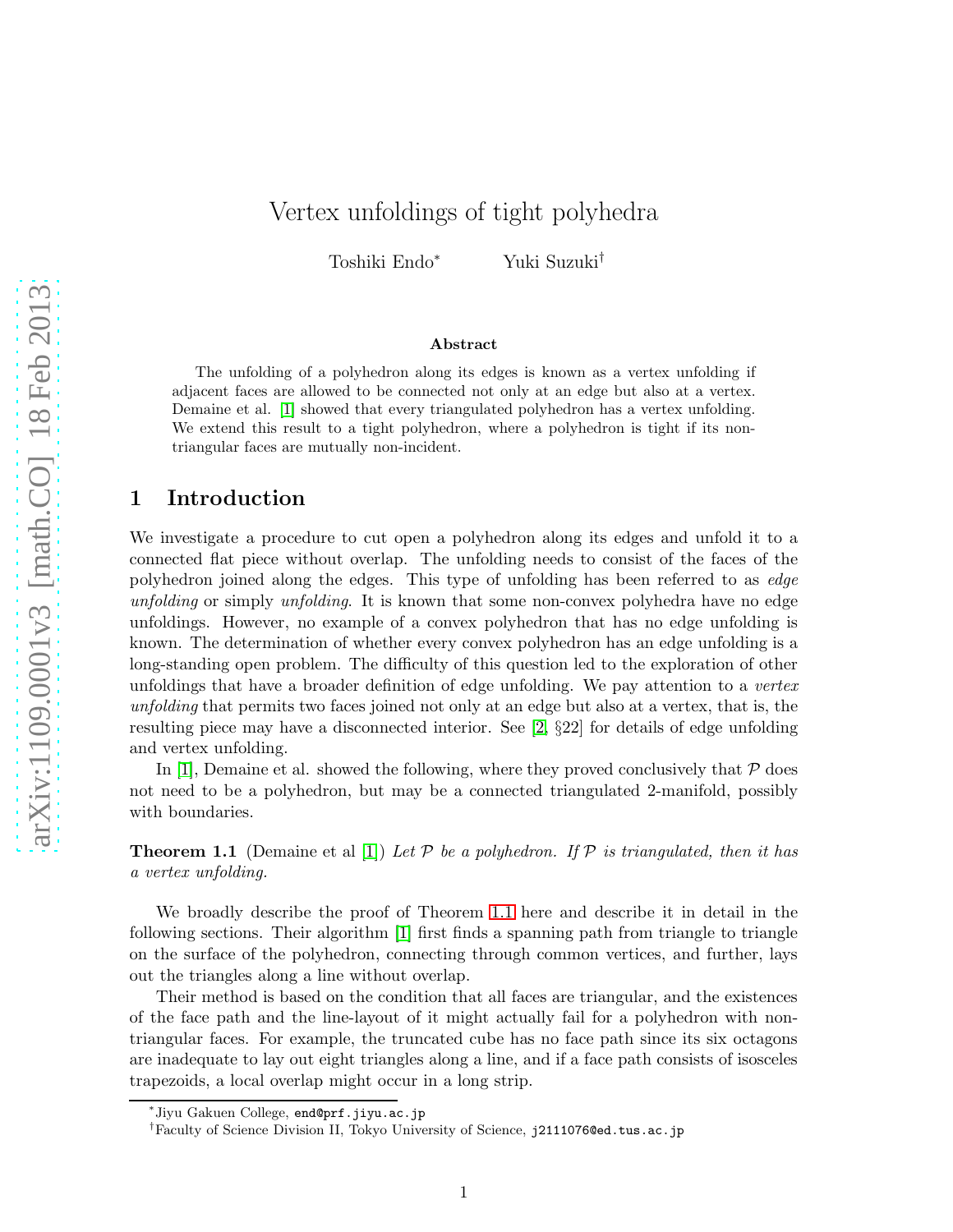In this paper, we fix these problems and make progress on Theorem [1.1](#page-0-0) for a polyhedron with non-triangular faces. A (possibly non-convex) polyhedron  $P$  is tight if no two nontriangular faces share a vertex. Examples of tight polyhedra are the snub cube, snub dodecahedron, pyramids, and antiprisms. The main theorem in this paper is as follows.

<span id="page-1-3"></span>**Theorem 1.2** Let P be a polyhedron. If P is tight, then it has a vertex unfolding.

Figure [1](#page-1-0) shows a vertex unfolding of the pentagonal antiprism. Our proof basically depend on the method in [\[1\]](#page-6-0). We will describe it in Sections [2](#page-1-1)[-4.](#page-6-1) Our new result is a graph theoretical part of it, which is contained in Section [2.](#page-1-1)



<span id="page-1-0"></span>Figure 1: Vertex unfolding of the pentagonal antiprism

## <span id="page-1-1"></span>2 Hamiltonian vertex-face tour

In this section, we observe tight polyhedra from a graph theoretical standpoint. We use standard terminology and notations of graph theory, for examples, see [\[3\]](#page-7-1). By Steinitz's theorem, a surface of a polyhedron corresponds to a 3-connected plane graph. Thus, we also call a 3-connected plane graph tight if its non-triangular faces are mutually non-incident. We prepare some more definitions.

Let G be a tight graph. A disjoint union T of closed alternating sequences of vertices  $v_i$ and faces  $f_i$  of G is called a *spanning vertex-face tour* if each face of G appears exactly once in T and each closed component  $(v_1, f_1, v_2, f_2, \dots, v_k, f_k, v_1)$  satisfies that  $v_i$  and  $v_{i+1}$  are distinct and both are incident to the face  $f_i$  for  $i = 1, 2, \dots, k$  (indices are taken modulo k). Some vertex of G may be repeated in T; conversely, some vertex may not appear in T. If a spanning vertex-face tour  $T$  is connected, then  $T$  is called a *Hamiltonian vertex-face* tour.

Next, we define two operations on a spanning vertex-face tour T. Let  $f = uvx$  and  $f' = uvy$  be two adjacent triangular faces of G. We refer to the operation of replacing  $(u, f, x)$  and  $(v, f', y)$  with  $(v, f, x)$  and  $(u, f', y)$ , respectively, as the *switching* operation, and the operation of replacing  $(u, f, x)$  and  $(u, f', y)$  with  $(v, f, x)$  and  $(v, f', y)$ , respectively, as the reflecting operation (Figure [2\)](#page-2-0). Note that simultaneous changing of combinations between vertices and faces at several triangular faces of  $T$ , such as in a switching operation or reflecting operation, may produce another spanning vertex-face tour  $T'$ . In general, we refer to such operations as triangular recombinations.

<span id="page-1-2"></span>First, we prove the following lemma.

**Lemma 2.1** Let G be a tight graph. Let  $F^* = \{f_1, f_2, \dots, f_m\}$  be the set of all nontriangular faces of G, and let  $v_i$  and  $v'_i$  be distinct vertices of  $f_i$  for  $i = 1, 2, \dots, m$ . If G has a spanning vertex-face tour  $T$ , then  $G$  has a spanning vertex-face tour  $T'$  containing each  $(v_i, f_i, v'_i)$  for  $i = 1, 2, \dots, m$ .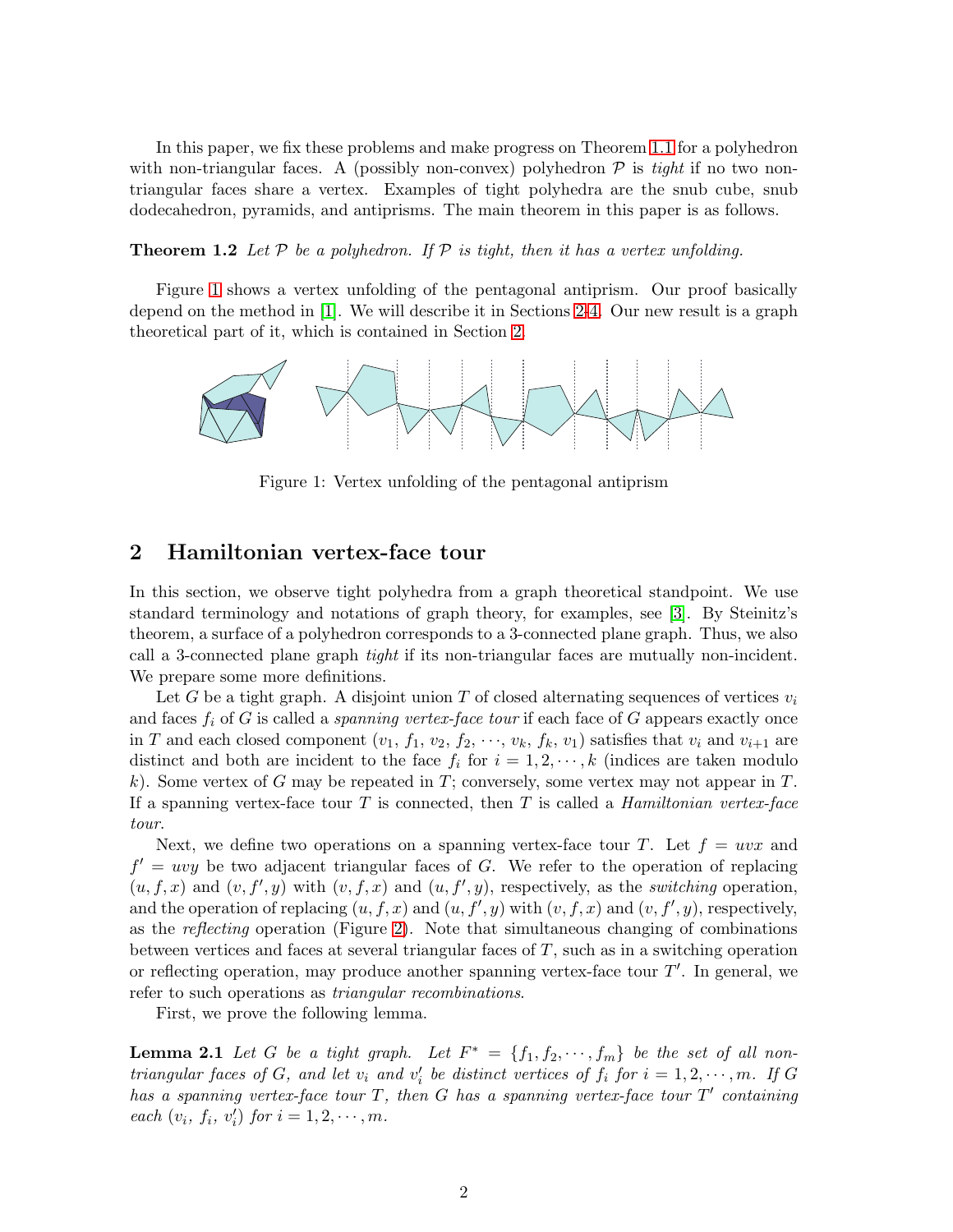

<span id="page-2-0"></span>Figure 2: Switching operation (left) and reflecting operation (right)

PROOF. For simplicity, let  $f = v_1v_2\cdots v_n$  denotes any non-triangular face of G. Let  $g_i$ be the triangular face adjacent to f by sharing  $v_i v_{i+1}$  for  $i = 1, 2, \cdots n$  (indices are taken modulo *n*), and let  $u_i$  be the remaining vertex of  $g_i$  for  $i = 1, 2, \dots n$ .

We only have to show that if T contains  $(v_1, f, v_k)$  for some  $2 \leq k \leq n-1$ , then T can be converted to a spanning vertex-face tour T' containing  $(v_1, f, v_{k+1})$  instead of  $(v_1, f, v_k)$ by performing only triangular recombinations.

Case 1: T contains  $(u_k, g_k, v_k)$  or  $(u_k, g_k, v_{k+1})$ .

In this case, we can obtain T' from T by replacing  $(v_1, f, v_k)$  with  $(v_1, f, v_{k+1})$ , and simultaneously by replacing  $(u_k, g_k, v_k)$  with  $(u_k, g_k, v_{k+1})$  in the former case and  $(u_k, g_k, v_k)$  $(v_{k+1})$  with  $(u_k, g_k, v_k)$  in the latter case.

Case 2: T contains  $(v_k, g_k, v_{k+1})$ .

In this case, we check the triangular faces incident to  $v_i$  from  $i = k + 1, k + 2, \dots, n - 1$  $1, n, 1, 2, \dots, k$  in turn. For  $i = k + 1, k + 2, \dots, n - 1, n, 1, 2, \dots, k$ , if they exist, let  $h_i^1, \dots, h_i^{p_i-3}$  be the triangular faces incident to  $v_i$  between  $g_{i-1}$  and  $g_i$  and opposite to f in cyclic order, where  $p_i = \deg v_i$ , and let  $w_i^1, w_i^2, \dots, w_i^{p_i-4}$  $\frac{p_i - 4}{i}$  be the vertices incident to  $v_i$ from  $u_{i-1}$  to  $u_i$ .

First, we examine the triangular faces incident to  $v_{k+1}$ . If T contains  $(u_k, h_{k+1}^1, w_{k+1}^1)$ , then the switching operation at  $g_k$  and  $h_{k+1}^1$  leads this case to Case 1. If T contains  $(v_{k+1}, h_{k+1}^1, w_{k+1}^1)$ , then the reflecting operation at  $g_k$  and  $h_{k+1}^1$  again leads this case to Case 1. Thus, T must contain  $(v_{k+1}, h_{k+1}^1, u_k)$ . By repeating this argument, we can say that T contains  $(v_{k+1}, g_{k+1}, u_{k+1})$ .

Second, we check the triangular faces incident to  $v_{k+2}$ , and we can say that T contains  $(v_{k+2}, g_{k+2}, u_{k+2})$ . Repeating this argument, we finally deduce that T contains  $(v_k, h_k^{p_k-3}, w_k^{p_k-4})$  $\frac{p_k-4}{k}$ . Thus, we can apply the reflecting operation at  $h_k^{p_k-3}$  $k^{p_k-3}$  and  $g_k$ , which leads this case to Case 1.

<span id="page-2-2"></span>**Remark 2.2** In the proof of Lemma [2.1,](#page-1-2) we can choose a triangular face f as a member of  $F^*$  if the faces incident to  $f$  are all triangular faces.

<span id="page-2-1"></span>Next, we prove the following lemma.

**Lemma 2.3** Let G be a plane triangulation. Then G has a spanning vertex-face tour  $T$ .

In order to prove Lemma [2.3,](#page-2-1) we use Wagner's theorem [\[4\]](#page-7-2), which states that every triangulation can be transformed into the standard triangulation by a finite sequence of diagonal flips. Here, the operation *diagonal flip* is defined as follows. Let uv be an edge of a triangulation G. Let uvx and uvy be the faces incident to uv. Then x and y are distinct vertices unless  $= K_3$ . If x and y are not adjacent, then a diagonal flip is performed to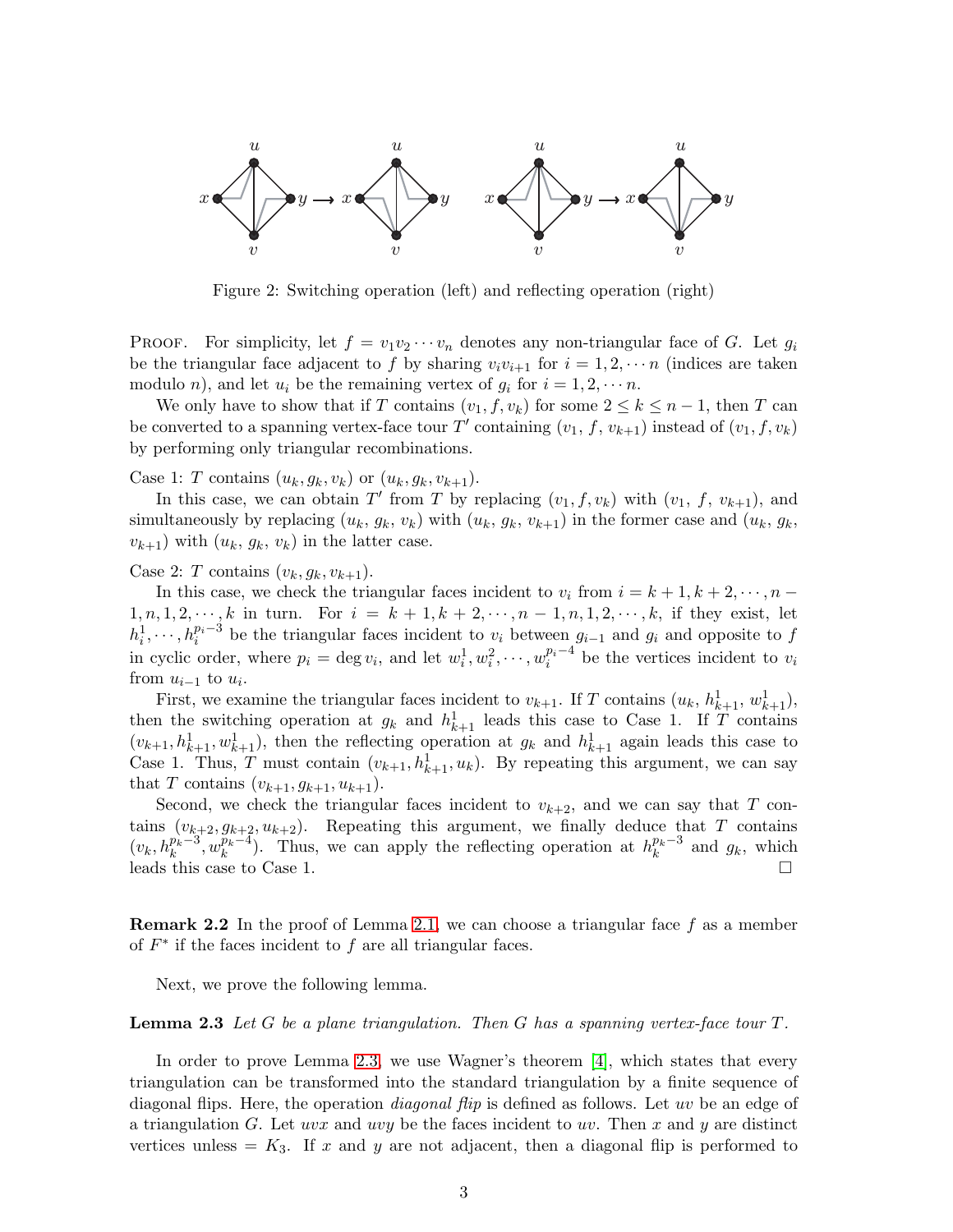obtain a new triangulation  $G'$  from  $G$  by deleting uv and adding the edge  $xy$  (Figure [3\)](#page-3-0). The standard triangulation is defined as illustrated in Figure [4.](#page-3-1) Note that the standard triangulation has a Hamiltonian vertex-face tour.



<span id="page-3-0"></span>Figure 3: Diagonal flip



<span id="page-3-1"></span>Figure 4: Standard triangulation and Hamiltonian vertex-face tour (gray line)

PROOF. Let  $f_1 = v_1v_2v_3$  and  $f_2 = v_3v_4v_1$  be two adjacent faces of G, G' be the triangulation obtained from G by performing the diagonal flip at  $v_1v_3$ , and  $f_1' = v_2v_3v_4$  and  $f_2' = v_4v_1v_2$  be the new faces of G'. From Wagner's theorem and the fact in Figure [4,](#page-3-1) we only have to show that if G has a spanning vertex-face tour T then  $G'$  has a spanning vertex-face tour  $T'$ .

Let  $g_1$  and  $g_2$  be triangular faces of G that are adjacent to  $f_1$  by sharing  $v_1v_2$  and  $v_2v_3$ , respectively, let  $g_3$  and  $g_4$  be triangular faces of G that are adjacent to  $f_2$  by sharing  $v_3v_4$ and  $v_4v_1$ , respectively, and let  $u_i$  be the remaining vertex of  $g_i$  for  $i = 1, 2, 3, 4$ .

If they exist, let  $h_i^1, h_i^2, \cdots, h_i^{p_i-3}$  for  $i = 2, 4$  and  $h_i^1, h_i^2, \cdots, h_i^{p_i-4}$  for  $i = 1, 3$  be the triangular faces that are incident to  $v_i$  and between  $g_{i-1}$  and  $g_i$  but opposite to  $f_1$  and  $f_2$ in cyclic order, where  $p_i = \deg_G v_i$ . Let  $w_i^1, w_i^2, \cdots, w_i^{p_i-4}$  $\sum_{i=1}^{p_i-4}$  for  $i=2,4$  and  $w_i^1, w_i^2, \cdots, w_i^{p_i-5}$ i for  $i = 1, 3$  be the vertices incident to  $v_i$  from  $u_{i-1}$  to  $u_i$ . We divide the proof into four cases.

Case 1: T contains  $(v_2, f_1, v_3)$  and  $(v_4, f_2, v_1)$ .

In this case, we can obtain T' from T by replacing  $(v_2, f_1, v_3)$  and  $(v_4, f_2, v_1)$  with  $(v_2, f'_1, v_3)$  and  $(v_4, f'_2, v_1)$ , respectively.

Case 2: T contains  $(v_1, f_1, v_3)$  and  $(v_4, f_2, v_1)$ .

We consider the triangular faces incident to  $v_2$  from  $g_1$  to  $g_2$  in turn. If T contains  $(u_1, g_1, v_2)$ , then the switching operation at  $f_1$  and  $g_1$  leads the case to Case 1. If T contains  $(u_1, g_1, v_1)$ , then the reflecting operation at  $f_1$  and  $g_1$  again leads the case to Case 1. Thus, T must contain  $(v_2, g_1, v_1)$ . Next, we consider  $h_2^1$  and similarly we can say that T must contain  $(v_2, h_2^1, u_1)$ ; by repeating this argument until we reach  $g_2$ , we can say that T contains  $(v_2, q_2, u_2)$ .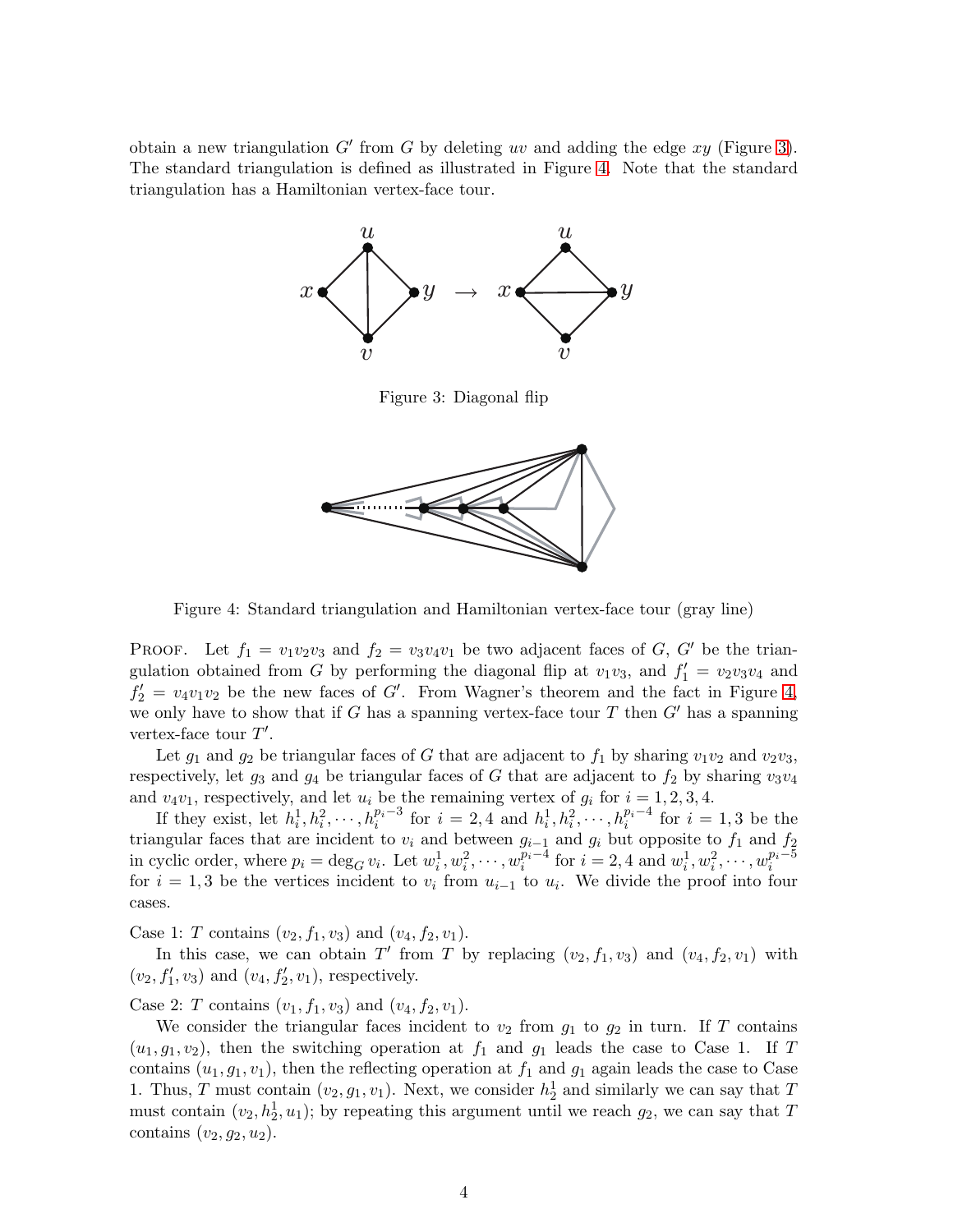Further, we examine the triangular faces incident to  $v_3$ , and similarly we can say that T contains  $(v_3, h_3^1, u_2), (v_3, h_3^2, w_3^1), \cdots, (v_3, g_3, u_3)$ . Repeating this argument for  $v_3, v_4$ , and finally  $v_1$  in turn, we can say that T contains  $(v_1, h_1^{p_1-4}, w_1^{p_1-5})$ . Thus, we can apply the reflecting operation at  $g_1$  and  $h_1^{p_1-4}$ .

Case 3: T contains  $(v_1, f_1, v_2)$  and  $(v_4, f_2, v_1)$ .

In this case, we consider the triangular faces incident to  $v_3$  from  $g_2$  to  $g_3$  in turn. If T contains  $(u_2, g_2, v_3)$ , then the switching operation at  $f_1$  and  $g_2$  leads the case to Case 2. If T contains  $(u_2, g_2, v_2)$ , then the reflecting operation at  $f_1$  and  $g_2$  again leads the case to Case 2. Thus, T must contain  $(v_3, g_2, v_2)$ . Similarly, we can say that T contains  $(v_3, h_3^1, u_2), (v_3, h_3^2, w_3^1), \cdots, (v_3, g_3, u_3)$ . Thus, if we perform the switching operation at  $g_3$ and  $f_2$ , the situation becomes a symmetric version of Case 2.

Case 4: T contains  $(v_1, f_1, v_3)$  and  $(v_3, f_2, v_1)$ .

In this case, we consider the triangular faces incident to  $v_3$  from  $g_2$  to  $g_3$  in turn. If T contains  $(u_2, g_2, v_2)$ , then the switching operation at  $f_1$  and  $g_2$  leads the case to the symmetric version of Case 2. If T contains  $(u_2, g_2, v_3)$ , then the reflecting operation at  $f_1$ and  $g_2$  again leads the case to the symmetric version of Case 2. Thus, T must contain  $(v_3, g_2, v_2)$ . Similarly, we can say that T contains  $(v_3, h_3^1, u_2), (v_3, h_3^2, w_3^1), \cdots, (v_3, g_3, u_3)$ . Thus, if we apply the reflecting operation at  $g_3$  and  $f_2$ , the situation becomes the same as Case 2.

### <span id="page-4-0"></span>**Lemma 2.4** Let G be a tight graph. Then G has a spanning vertex-face tour  $T$ .

PROOF. We prove this by applying a double-induction on the size and the number of the maximum face of  $G$ .

Case 1: G has no non-triangular faces.

This case follows from Lemma [2.3.](#page-2-1)

Case 2: The maximum face size of  $G$  is at least four.

Let  $f = v_1v_2\cdots v_n$  be a face with the maximum size  $(n \geq 4)$ . From the planarity of G, we may assume that  $G' = G + v_1v_3$  is tight. Let  $f' = v_1v_2v_3$  and  $f'' = v_3v_4 \cdots v_nv_1$  be the new faces of  $G'$ . From the inductive hypothesis,  $G'$  has a spanning vertex-face tour  $T'$ . We show that  $G$  has a spanning vertex-face tour  $T$ .

From Lemma [2.1](#page-1-2) and Remark [2.2,](#page-2-2) we may assume that  $T'$  contains  $(v_1, f'', v_3)$ . Therefore, if T' contains  $(v_2, f', v_1)$ , then we can obtain T from T' by replacing  $(v_2, f', v_1)$  and  $(v_1, f'', v_3)$  with  $(v_2, f, v_3)$ ; the case where T' contains  $(v_2, f', v_3)$  is similar. Thus, we may assume that T' contains  $(v_1, f', v_3)$ .

We consider the triangular faces incident to  $v_i$  from  $i = 3, 4, \dots, n$  in turn. Let  $g_2$  be the triangular face adjacent to f' sharing  $v_2v_3$ , and for  $i = 3, 4, \dots, n$ , let  $g_i$  be the triangular face adjacent to  $f''$  sharing  $v_i v_{i+1}$  (indices are taken modulo n). Further, let  $u_i$  be the remaining vertex of  $g_i$  for  $i = 2, 3, \dots n$ .

First, we examine the triangular faces incident to  $v_3$  from  $g_2$  to  $g_3$ . If they exist, let  $h_3^1$ ,  $h_3^2, \dots, h_3^{p_3-4}$  be the triangular faces between  $g_2$  and  $g_3$  in cyclic order, where  $p_3 = \deg_{G'} v_3$ , and let  $h_3^1 = v_3 u_2 w_3^1$ ,  $h_3^j = v_3 w_3^{j-1} w_3^j$  for  $j = 2, 3, \dots, p-6$ , and  $h_3^{p-4} = v_3 w_3^{p-5} w_3^j$ . If T' contains  $(v_2, g_2, u_2)$ , then the switching operation at f' and  $g_2$  yields a new spanning vertex-face tour containing  $(v_1, f', v_2)$ , and if T' contains  $(v_3, g_2, u_2)$ , then the reflecting operation at  $f'$  and  $g_2$  yields a new vertex-face tour containing  $(v_1, f', v_2)$ , and in both cases, we can obtain T by replacing  $(v_1, f', v_2)$  and  $(v_1, f'', v_3)$  with  $(v_2, f, v_3)$ . Thus, T'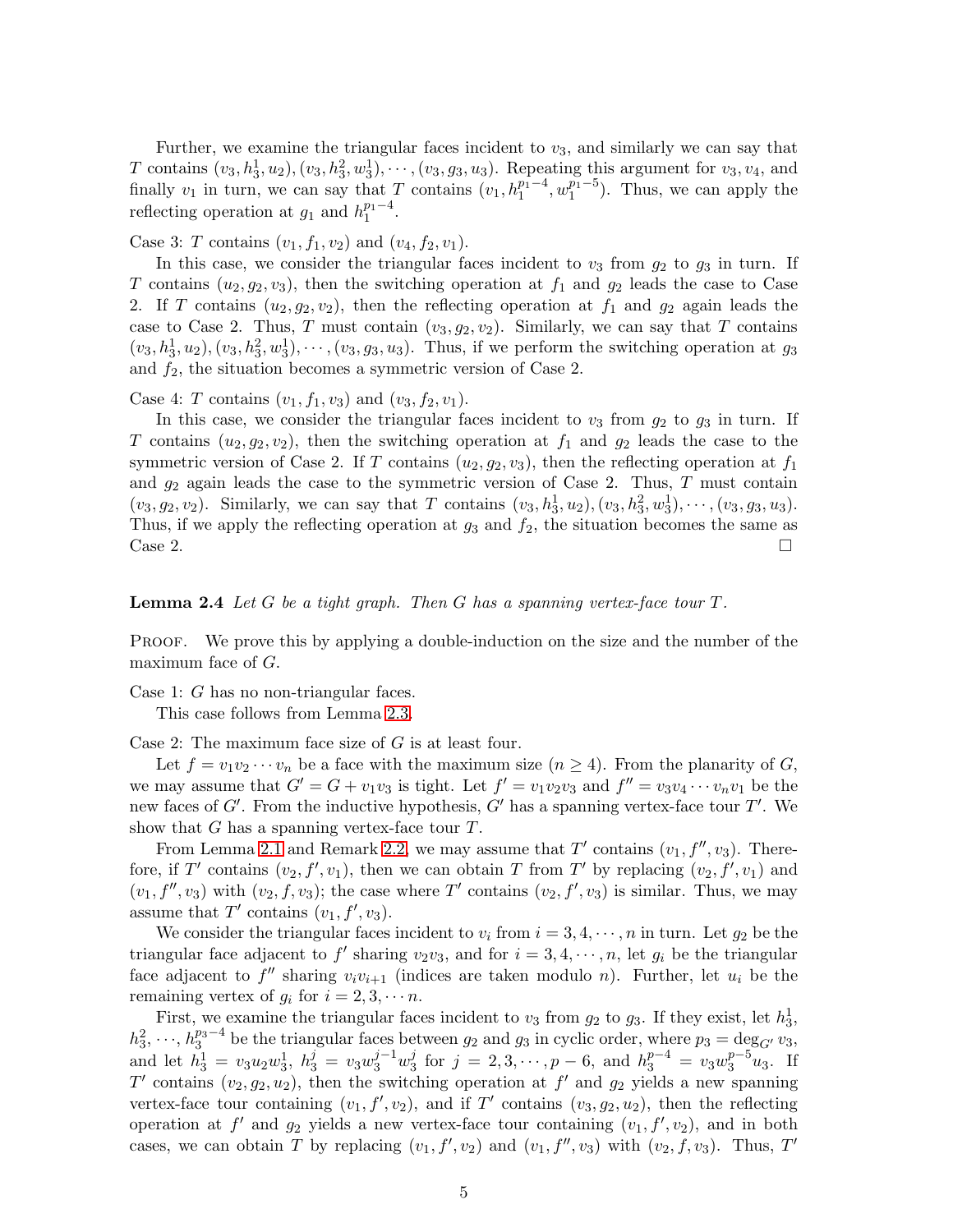must contain  $(v_3, g_2, v_2)$ . By repeating this argument from  $h_3^1$  to  $g_3$ , we can say that  $T'$ contains  $(v_3, g_3, u_3)$ . Thus, we can obtain a new vertex-face tour by replacing  $(v_1, f'', v_3)$ and  $(v_3, g_3, u_3)$  with  $(v_1, f'', v_4)$  and  $(v_4, g_3, u_3)$ , respectively. In this case, we can obtain T by replacing  $(v_1, f', v_3)$ ,  $(v_1, f'', v_4)$  with  $(v_3, f, v_4)$ .

<span id="page-5-0"></span>**Lemma 2.5** Let G be a tight graph. Let  $F^* = \{f_1, f_2, \dots, f_m\}$  be the set of all nontriangular faces of G, and let  $v_i$  and  $v'_i$  be distinct vertices of  $f_i$  for  $i = 1, 2, \dots, m$ . If G has a spanning vertex-face tour  $T'$  containing each  $(v_i, f_i, v'_i)$  for  $i = 1, 2, \dots, m$ , then G has a Hamiltonian vertex-face tour  $T''$  containing each  $(v_i, f_i, v'_i)$  for  $i = 1, 2, \dots, m$ .

PROOF. We show that  $T'$  can be converted to be a connected spanning vertex-face tour by performing only a series of triangular recombinations. Suppose that  $T'$  is disconnected at two adjacent faces  $g_1$  and  $f_1$ . We may assume that  $g_1 = v_1v_2u_1$  is a triangular face. Let  $f_1 = v_1v_2\cdots v_n$ . We divide the proof into two cases.

Case 1:  $n = 3$ .

In this case, we may assume that two components of T' containing  $(v_1, g_1, u_1)$  and  $(v_2, f_1, v_3)$  are disconnected. Thus, we can make the two components connected by performing the switching operation at  $g_1$  and  $f_1$ .

Case 2:  $n \geq 4$ .

Suppose that T' contains  $(v_{k_1}, f_1, v_{k_2})$  for some  $k_1$  and  $k_2$ . Then T' must contain  $(v_{k_1}, h_{k_1}^l, w_l)$  for some triangular face  $h_{k_1}^l$  incident to  $v_{k_1}$ , and for some vertex  $w_l$  of  $h_{k_1}^l$ . Now,  $h_{k_1}^l$  is connected to  $g_1$  by a path of triangular faces, and it holds from Case 1 that they can become connected by triangular recombinations.

<span id="page-5-1"></span>Our goal is the following.

**Theorem 2.6** Let G be a tight graph. Let  $F^* = \{f_1, f_2, \dots, f_m\}$  be the set of all nontriangular faces of G, and let  $v_i$  and  $v'_i$  be distinct vertices of  $f_i$  for  $i = 1, 2, \dots, m$ . Then G has a Hamiltonian vertex-face tour containing each  $(v_i, f_i, v'_i)$  for  $i = 1, 2, \dots, m$ .

PROOF. Let G be a tight graph. From Lemma [2.4,](#page-4-0) G has a spanning vertex-face tour  $T$ . Then, from Lemma [2.1,](#page-1-2) G has a spanning vertex-face tour  $T'$  containing each  $(v_i, f_i, v'_i)$ . Thus, from Lemma [2.5,](#page-5-0) G has a Hamiltonian vertex-face tour  $T''$  containing each  $(v_i, f_i)$ ,  $v_i'$  $\Box$ 

### 3 Non-crossing Hamiltonian face path

For a polyhedron  $P$  and its graph  $G$ , a Hamiltonian vertex-face tour of  $G$  guarantees an existence of a path of the faces of  $P$ . We call it a *Hamiltonian face path* of  $P$ . However, the path might cross itself in the sense that it contains the pattern  $(\cdots, f_1, v, f_3, \cdots, f_2, v, f_4, \cdots)$ with the faces  $f_1, f_2, f_3, f_4$  incident to a vertex v appearing in cyclic order. This make it physically impossible for the faces of an unfolding to be a single piece. Hence, we need to detect a non-crossing path. A face path of  $P$  (likewise, a vertex-face tour of  $G$ ) is non-crossing if it has no patterns as that described above.

<span id="page-5-2"></span>**Lemma 3.1** In Theorem [2](#page-5-1).6, any Hamiltonian vertex-face tour of  $G$  can be converted to a non-crossing one.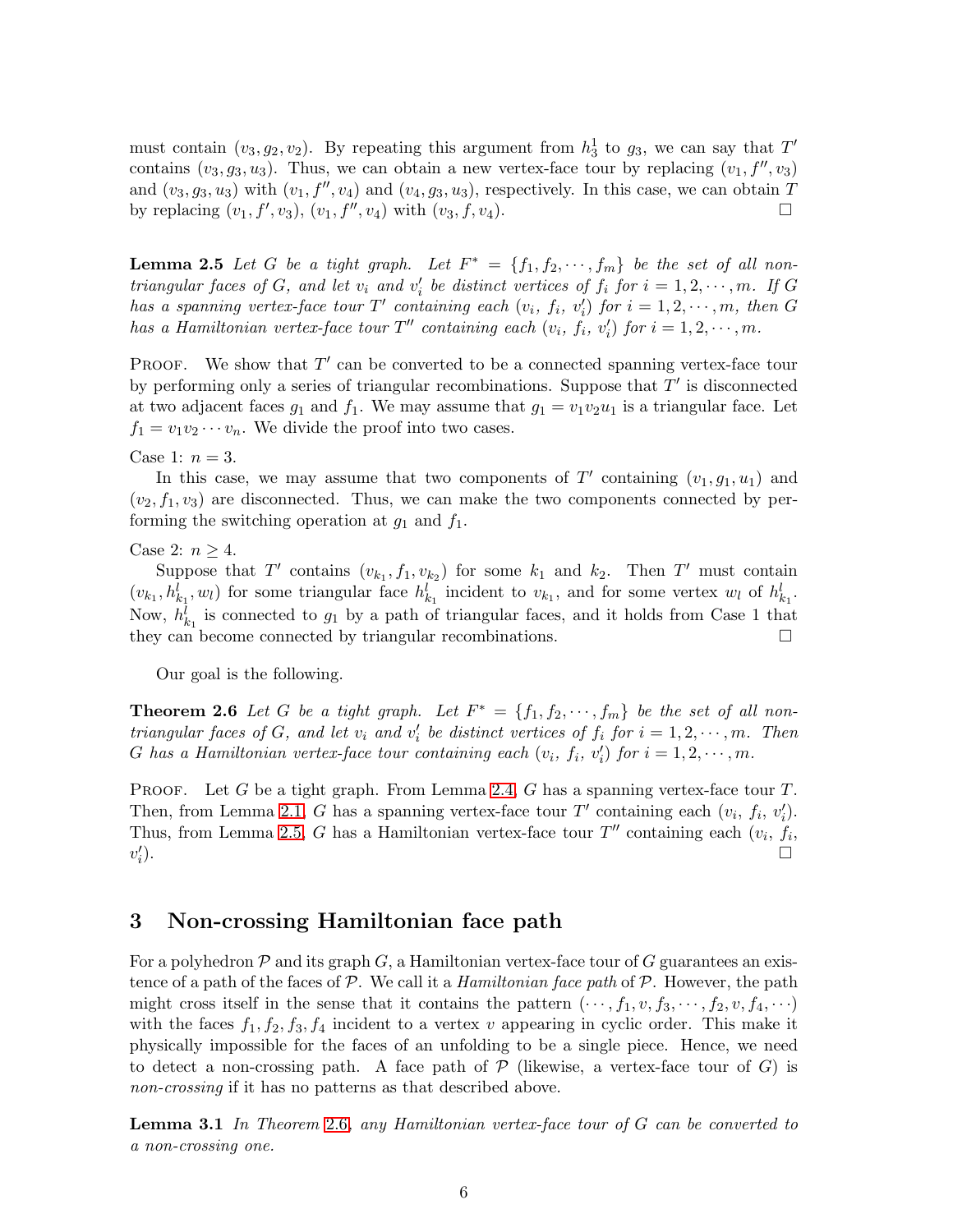PROOF. This is contained in [\[1\]](#page-6-0). The key point of the proof is as follows. Suppose that a Hamiltonian vertex-face tour T crosses at a vertex v. Let  $f_1, f_2, \cdots$  be the faces passing through v in T in cyclic order. We remove the face path of  $(\dots, f_1, v, f_2, \dots)$  from T as depicted in Figure [5.](#page-6-2) If the resulting tour is disconnected, then we remove the face path of  $(\dots, f_2, v, f_3, \dots)$  instead of the above from T such that the resulting tour is connected. By repeating this operation at every vertex of  $G$ , we obtain a non-crossing Hamiltonian vertex-face tour.



<span id="page-6-2"></span>Figure 5: Converting a Hamiltonian vertex-face tour into a non-crossing one

### <span id="page-6-1"></span>4 Layout of a face path

<span id="page-6-3"></span>In this section, we exhibit the procedure to lay out the faces of a tight polyhedron  $\mathcal P$  to form a vertex unfolding. First, we show the following.

**Lemma 4.1** Let  $\mathcal F$  be a (possibly non-convex) polygon with four sides or more. Then, there are two vertices u, v of  $\mathcal F$  and an arrangement of  $\mathcal F$  in a vertical interval of the plane with u and v on its left and right boundaries, respectively.

**PROOF.** We only have to choose u and v such that the length of segment  $\overline{uv}$  is longest among all diagonals and edges of  $\mathcal F$ .

PROOF OF THEOREM [1.2.](#page-1-3) Let  $\mathcal P$  be a tight polyhedron. Consider the graph G of  $\mathcal P$ . From Lemma [3.1,](#page-5-2) G has a non-crossing Hamiltonian vertex-face tour T. Let  $\mathcal T$  be the corresponding face path of  $P$ . We may assume from Theorem [2.6](#page-5-1) that  $T$  uses the vertices of Lemma [4.1](#page-6-3) in each non-triangular face.

Now, we can arrange the faces as follows; this is a consequence of Lemma 22.6.2 in textbook [\[2\]](#page-7-0). Suppose inductively that P has been laid out along a line up to face  $f_{i-1}$ with all faces left of vertex  $v_i$ , which is the rightmost vertex of  $f_{i-1}$ . Let  $(v_i, f_i, v_{i+1})$  be the next face in  $\mathcal{T}$ . If  $f_i$  is a triangular face, rotate  $f_i$  around  $v_i$  such that  $f_i$  lies horizontally between or at the same horizontal coordinate as  $v_i$  and  $v_{i+1}$ . If  $f_i$  is a non-triangular face, we can use Lemma [4.1.](#page-6-3) Repeating this process along  $\mathcal T$  produces a non-overlapping layout of the faces of  $P$ . Thus,  $P$  has a vertex unfolding.

## References

<span id="page-6-0"></span>[1] E. D. Demaine, D. Eppstein, G. W. Hart, and J. O'Rourke, Vertex-unfoldings of simplicial manifolds, in Discrete Geometry (ed. Andras Bezdek), Marcel Dekker, New York, 2003, 215–228.